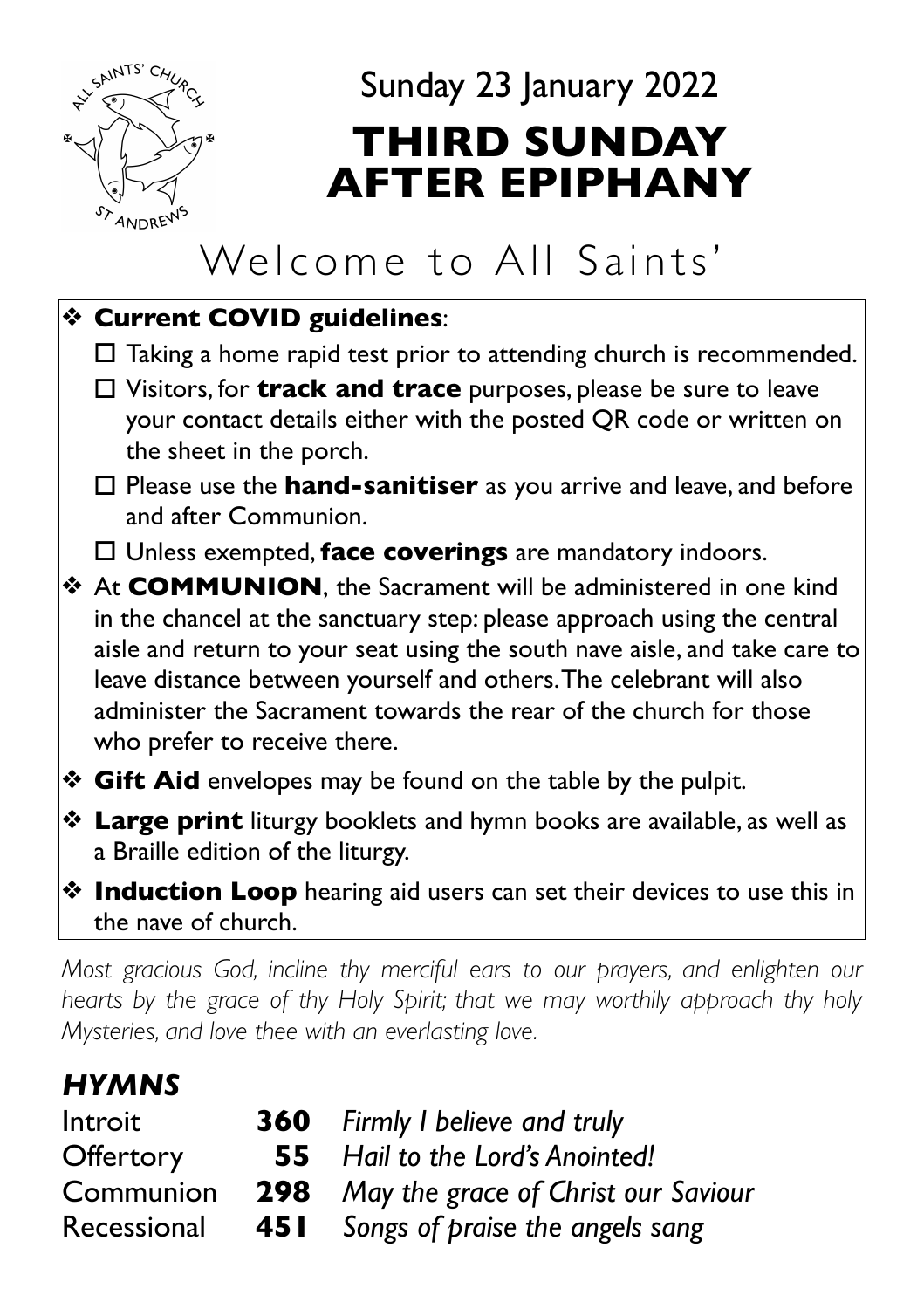*MASS SETTING Missa de Sancta Maria Magdalena* (Willan)

#### *COLLECT*

Imighty God, whose Son revealed in signs and miracles the wonder of thy saving presence: renew thy people with thy heavenly grace, and in all our weakness sustain us by thy mighty power;

## *FIRST READING Nehemiah 8.1–3, 5–6, 8–10*



**PSALM 19** *Caeli enarrant*<br> *The heav'ns* declare the glory of God • and the firmament sheweth his hanˆdywork.

#### **One day tellethˆanother • and one night certifieth another.**

There is neither speech nor language • but their voices are heard among them.

**Their sound is gone out into all lands • and their words into the ends of the world.** 

In them hath he set a tabernacle<sup>o</sup>for the sun • which cometh forth as a bridegroom out of his chamber, and rejoiceth as a giant to run<sup>o</sup>his course.

**It goeth forth from the uttermost part of the heaven†, and runneth about unto the end ofˆit again • and there is nothing hid from the heatˆthereof.** 

The law of the Lord is an undefiled law, converting the soul • the testimony of the Lord is sure, and giveth wisdom unto the simple.

**The statutes of the Lord are right, andˆrejˆoice the heart • the commandment of the Lord is pure, and giveth light untoˆthe eyes.** 

The fear of the Lord is clean, and endureth^for ever • the judgements of the Lord are true, and righteous altogether.

**More to be desired are they than gold, yea, thanˆmuch fine gold •**  sweeter also than honey, and the ho<sup>o</sup>ney-comb.

Moreover, by them is^thy^servant taught • and in keeping of them there is greatˆreward.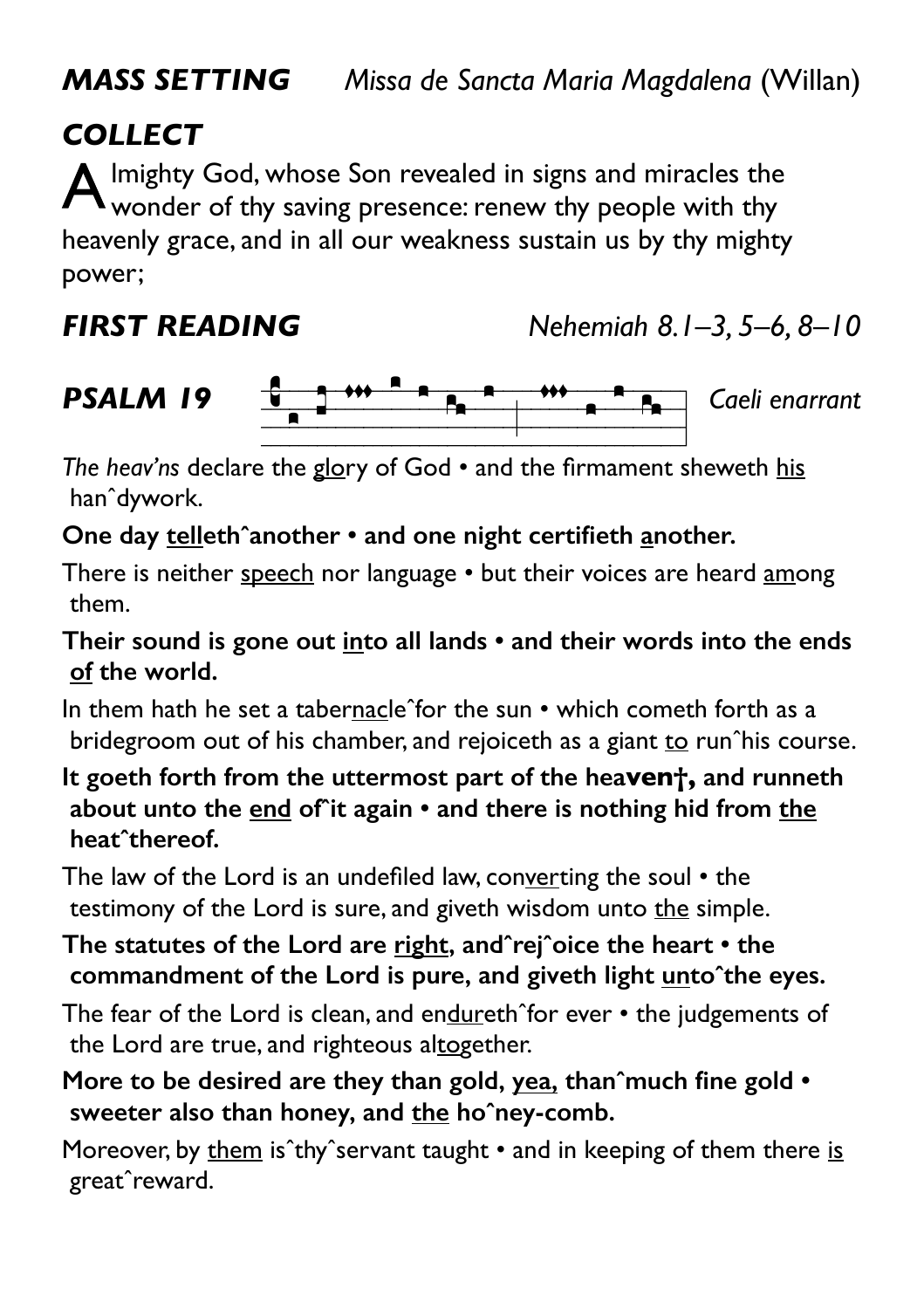**Who can tell how oft he offendeth • O cleanse thou me from my seˆcret faults.** 

Keep thy servant also from presumptuous **sins†,** lest they get the dominionˆover me • so shall I be undefiled, and innocent from the greatˆoffence.

**Let the words of my mouth, and the meditationˆof my heart • be alway acceptable inˆthy sight,** 

O Lord  $[- - -]$  • my strength, and my redeemer.

### *EPISTLE I Corinthians 12.12–31a*

### *ACCLAMATION*

*Alleluia!* The Lord has sent me to preach good news to the poor, to proclaim release to the captives. *Alleluia!* 

*COMMUNION Teach me, O Lord* (Attwood)

## **INTERCESSIONS**

*In particular need:* Priscilla White, Anne Clayton, Elma, Samantha Thomas, Pauline, Vanessa Watchman, Paul Johnson, Sarah Gilfillan, Alastair Buchan-Hepburn, Jim Lang, Margaret & Rachael Church, Mairi Copperthwaite, Eileen Taylor

**Continuing need:** Effie Keracher, Jonah & Chris Andrews, Gareth & Jenni Saunders, Ashley, Judy, & Kathleen Cummins, Edie, Alice Bullough, Joan Day, Catherine Rowe, Rebecca, Beatrice, & Alexander, Dorothy Clark, Shelagh Brown, Steve Scott, Alec, Heather Moffitt, Bill Hyland, Jenny Bisset, Katrin Bosse & Simon and Jonathan Schwöbel, Kirsty Wylie, Jane Ryland, Allan & Julia Grubb

*Residential care:* Catriona, Marie-Louise Moffett, *Priest*, Janet Reid, Ann Noltie *Recently departed:* Lawrence Reynolds

*Year's mind***:** 23. Annie Coull (1940), George Perfect (1942), Winifred Kate MacGregor (1994); 24. William Grant (1929); 25. Jean Elizabeth Bott (2011); 26. Helen Nicoll (1929), Letitia Edie (1943), Jessie Bell Fenton (1945); 27.Jessie Robertson Melville (1922), Richard Taylor (2003); 28. David Cunningham Pirie (1922), Elaine Wendy Grenville Gee (2015); 29. Marja Hunter (2015); 30. Isabella Watson (1934), Elizabeth Mary Cole Millet (1984)

*GOSPEL St Luke 4.14–21*

*PREACHER The Revd Giles Dove*